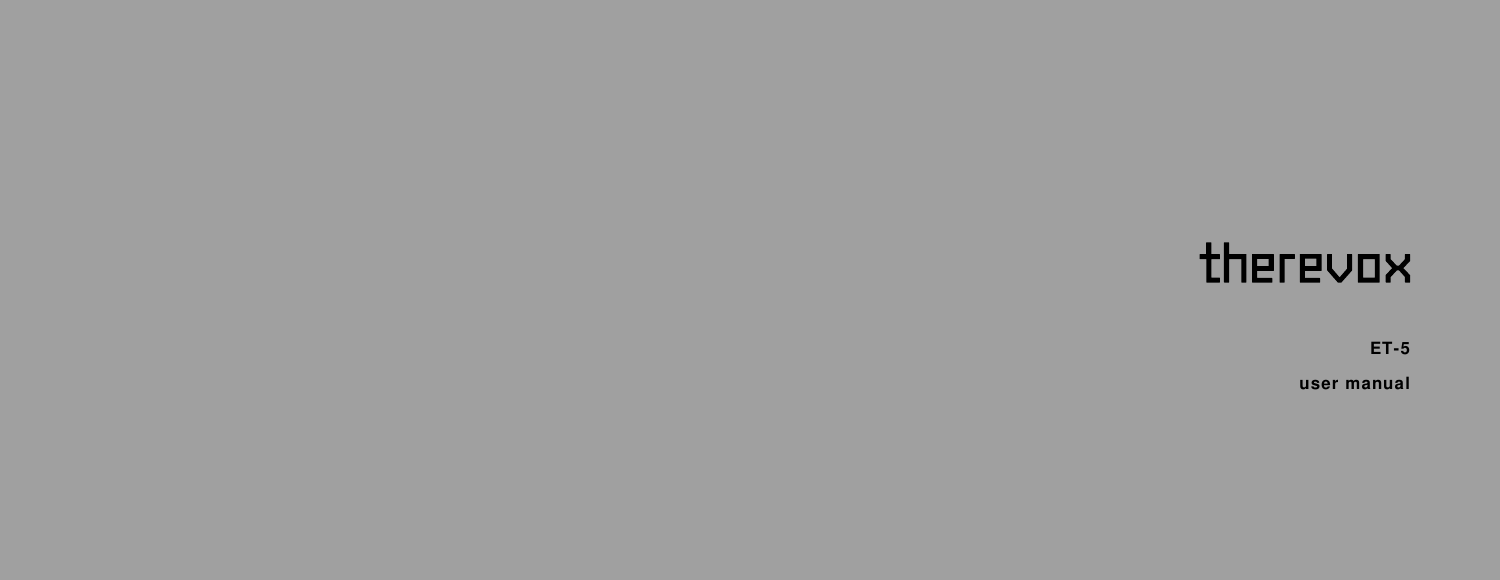**Therevox designs and builds musical instruments in Tecumseh Ontario Canada.**

**The ET-5 was designed by Mike Beauchamp with guidance from Melissa Damphouse and with heaps of support from friends, family and strangers on the internet.** 

**Thank you to every customer that has supported Therevox since 2004.**

**therevox.com info@therevox.com**

**Made in Canada**

# therevox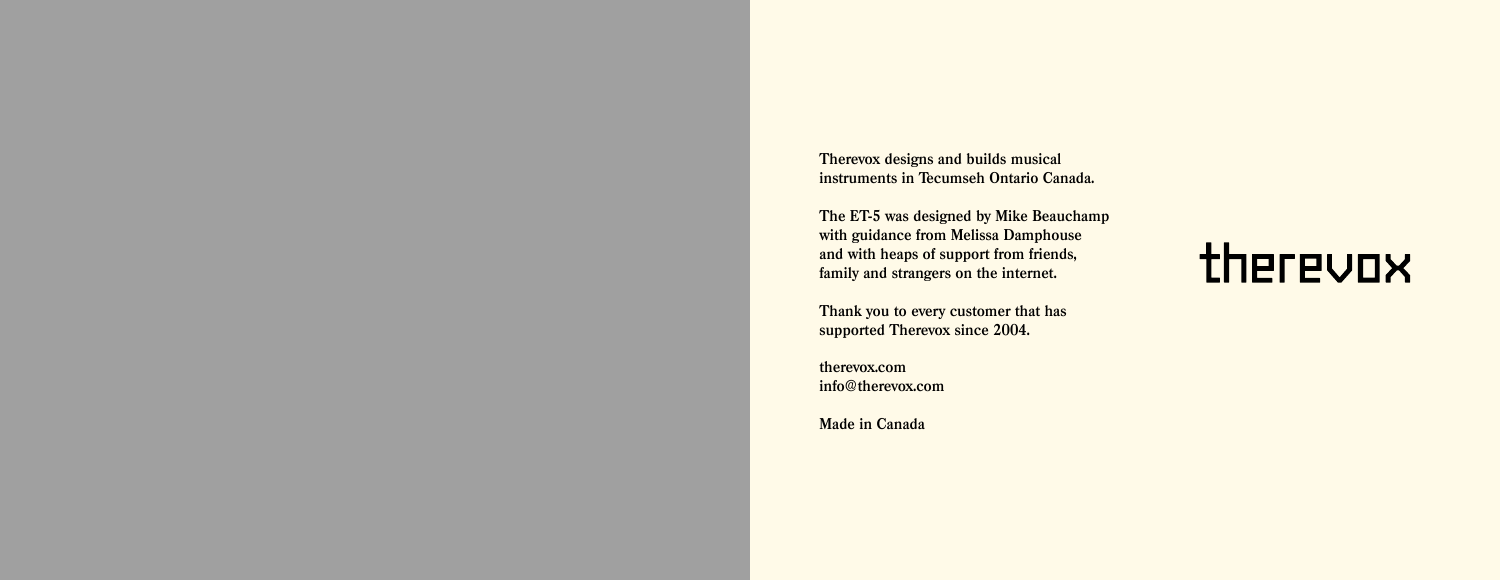#### contents

| Playing                         | 1  |
|---------------------------------|----|
| Tuning                          | 4  |
| <b>Switches</b>                 | 5  |
| <b>Oscillators</b>              | 6  |
| <b>Filter and Ring Tracking</b> | 8  |
| <b>Effects Loop and Reverb</b>  | 9  |
| <b>Power and Outputs</b>        | 10 |
| <b>EXP</b> and <b>CV</b> jacks  | 11 |
| Patch Panel                     | 12 |
| <b>Example Patches</b>          | 13 |
| <b>MIDI</b> and USB             | 14 |
| Care                            | 15 |
| <b>Technical Info</b>           | 16 |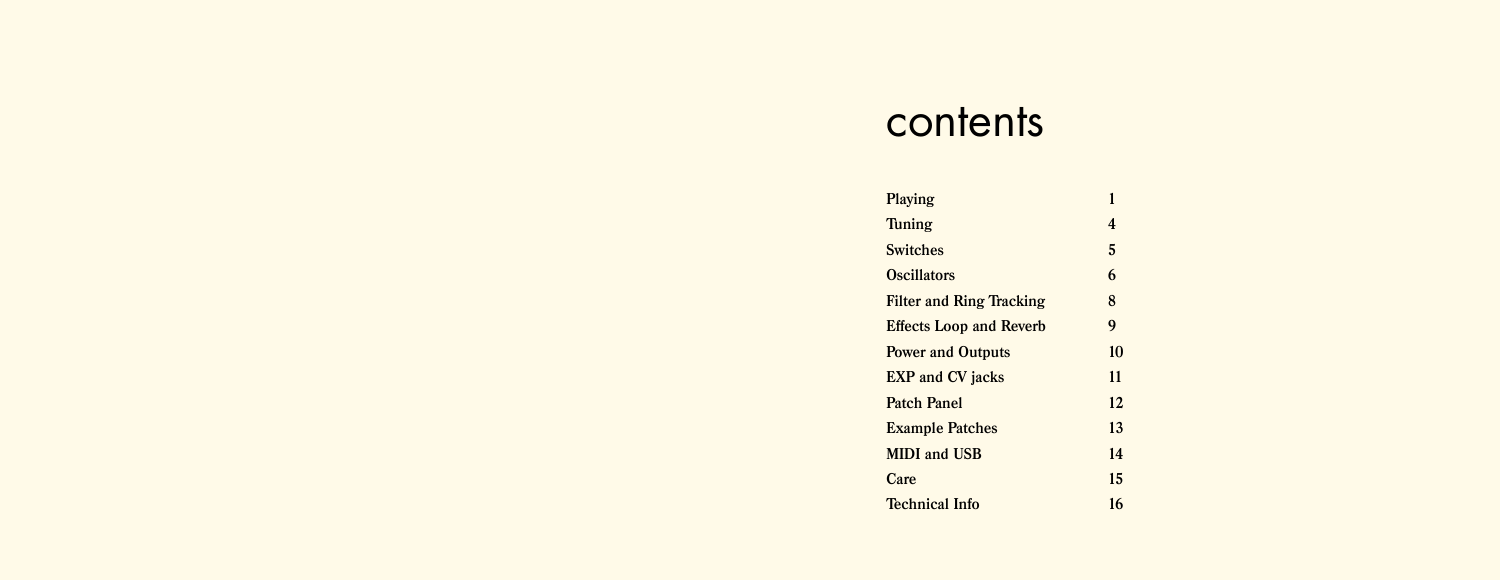# playing

**The ET-5 is a continuous pitch analog instrument. Sounds are produced by two oscillators, each producing six different waveforms. A variable saturation circuit, low-pass filter and spring reverb allow for further sonic goodness.** 

**The pitch of the instrument is controlled by the ring and the amplitude of each oscillator is controlled by the pressure sensitive intensity keys.**

1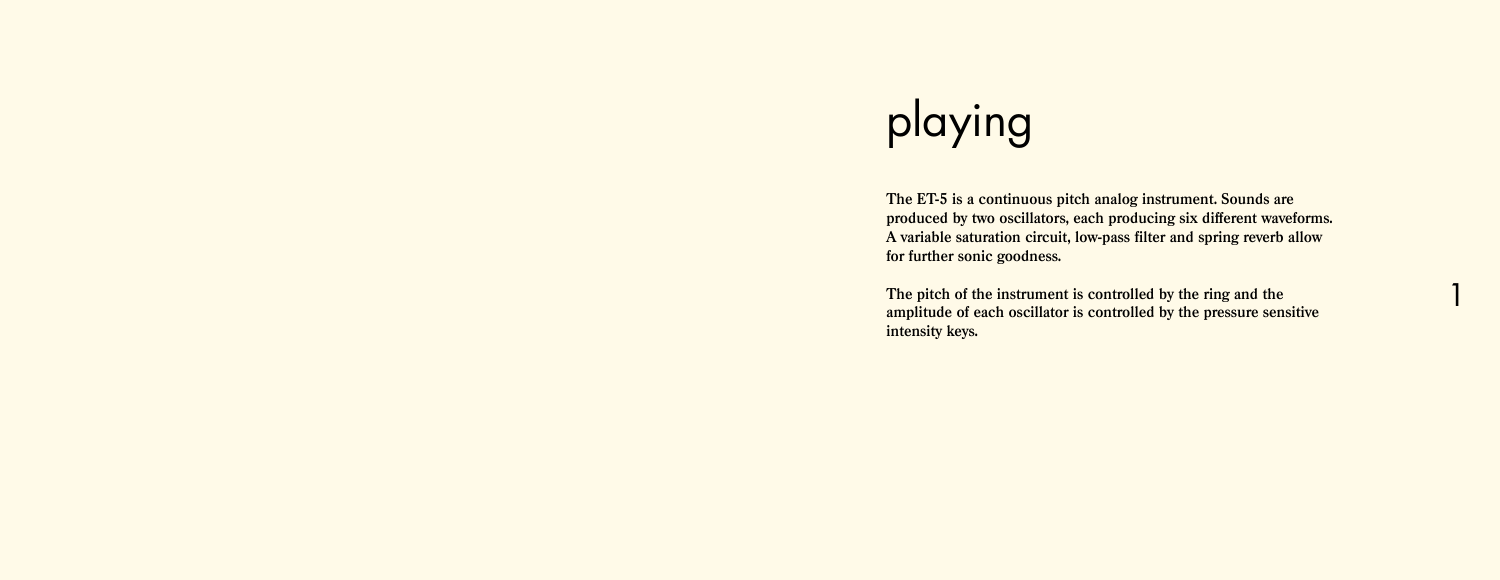

2 **By varying the pressure on each of the intensity keys, you create amplitude envelopes for each of the oscillators.**

> **Use these separately to switch between different voices, or mix the oscillators together creating unique sounds.**

**Adjust and hold parameters at desired settings easily with these sliders.** 

**The Holds**

**These controls are not connected to anything by default. Use the Patch Panel to assign functions to these convenient controls.**

**The Keys The Ring**



**The ring controls the pitch of the oscillators. Weave, glide, play notes and everything in between.**

**The ring can be adjusted to fit comfortably between the first and second knuckle by moving the rubber retainer to a different notch.** **The Fingerboard**



**Indentations on the fingerboard allow you to feel for the accurate location notes, if you choose.**

3

**The entire fingerboard is also pressure sensitive and you can assign this performance control to any parameter using the Patch Panel.**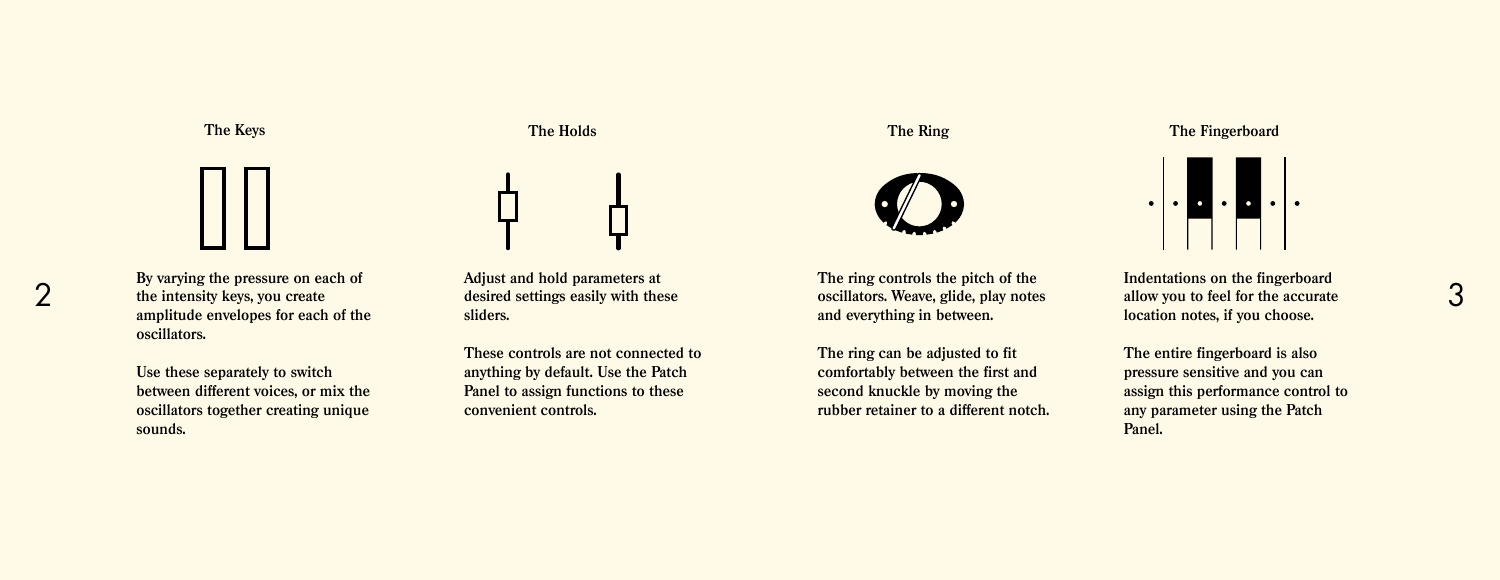### tuning



**There is a hidden tuner underneath the fingerboard. Hold your ring finger over the tuning fork for 3 seconds and the tuner will activate.**

**The tuner starts with the first oscillator and is tuned using the tune knob.** 

**After tuning the first oscillator, the lower light will show the second oscillator which can then be tuned using the osc 2 tune knob.**

**Be sure to keep your ring finger steady. This tuning is done without sound and can be cancelled by touching an intensity key.**

#### switches



**exp function**

**off on sync osc 2**

**If an expression pedal is connected to the ET-5, its function can be switched between filter cutoff and bending the pitch of oscillator 2.**



5



**The pitch of oscillator 2 can be set to always follow the ring, or it can be set to a single note. In press mode, move the ring to the desired note and press down on the fingerboard to select the note to be held.**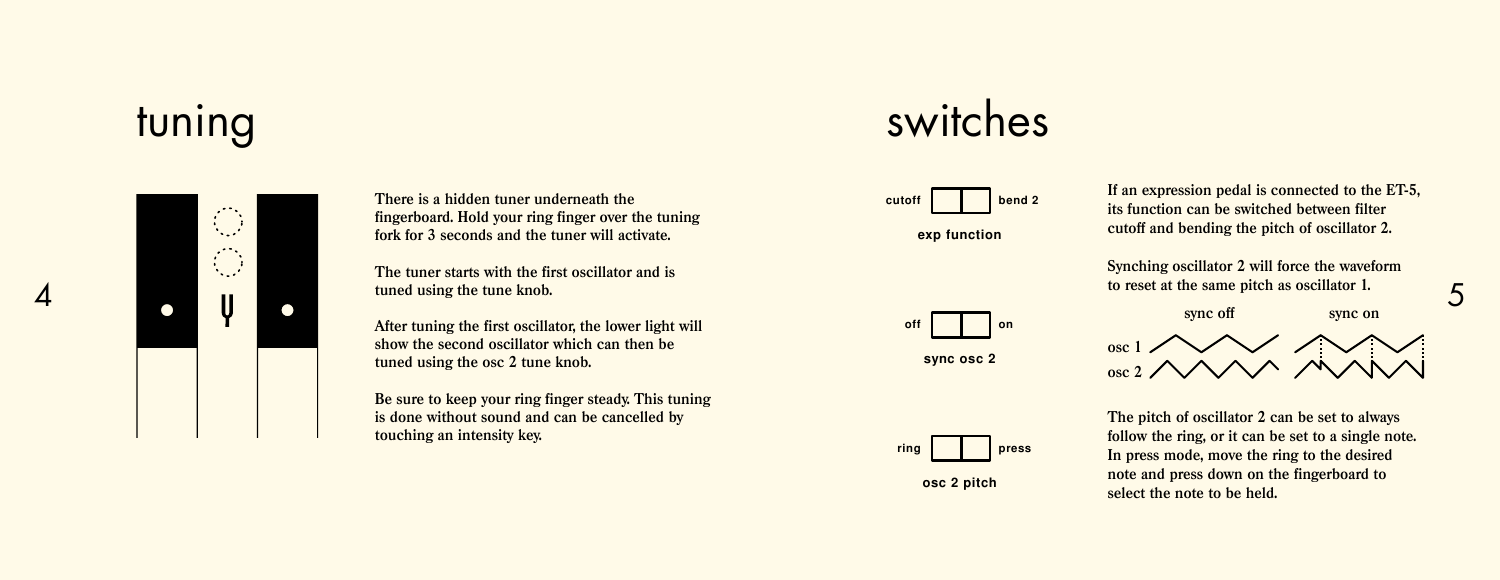### **oscillators**

**Master tuning for both oscillators is controlled by the tune knob. The pitch of oscillator 2 can be offset independently using the osc 2 tune control to any harmonic interval of oscillator 1.**

**For each oscillator there are six octave positions and six waveform options.** 

**By setting oscillator 2 to low, it becomes an LFO that can be used as a modulation source at the Patch Panel. The rate can be adjusted using osc 2 tune.** 











**C**<sub>I</sub> Sine Wave  $\bigwedge$  Triangle Wave **Rectified Sine Saw Tooth**  $\mathsf{L}$ **Square Wave 20% Pulse White Noise** 

7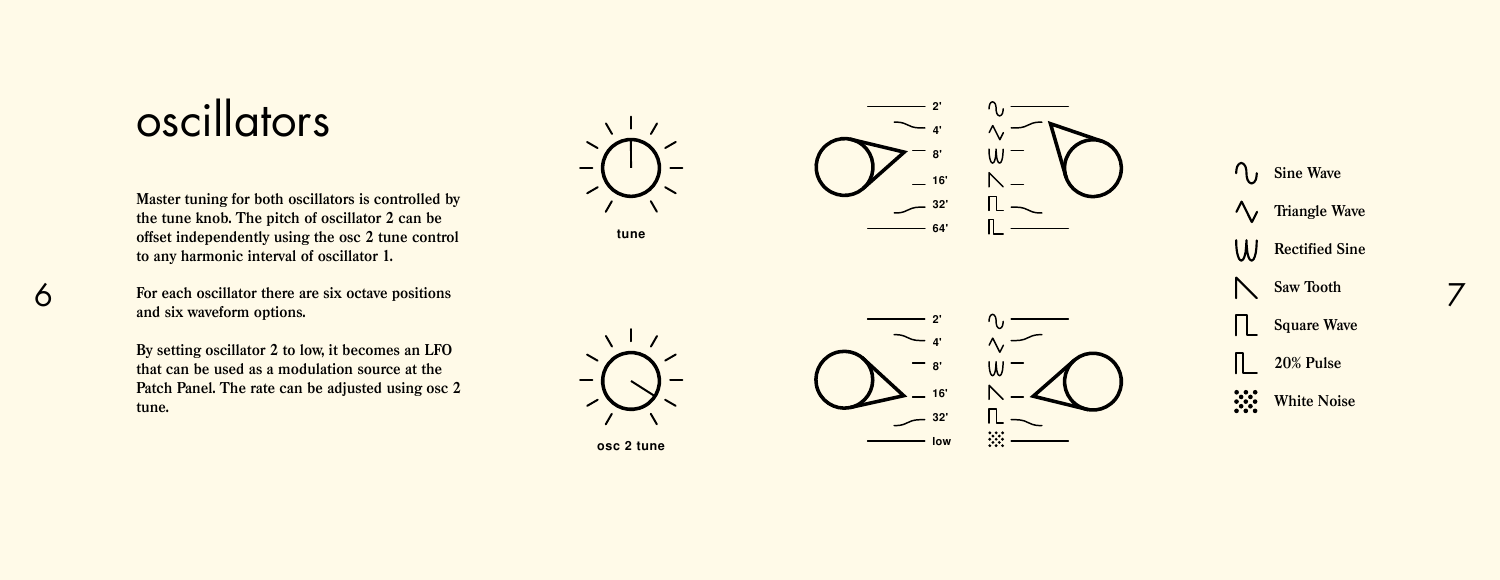# filter and ring tracking



**filter cutoff**



8

**Turning the knob clockwise on this low-pass filter allows increasingly higher frequencies to be heard. This can also be controlled with an expression pedal or external control voltage plugged into the exp jack.**

**The filter cutoff alters the timbre of the oscillators.** 

**The filter resonance controls the amount of emphasis at the filter cutoff frequency.**



**The ring tracking allows the filter cutoff to change with the conduct of the ring in the ring in the ring. Ring tracking turned to the left reverb reverb** blend **produces brighter sounds as you play lower pitches. Higher pitched notes will have a brighter timbre with ring tracking turned to the right.**

**ring tracking**

## effects loop and reverb





**gain / return**





**output volume**

**The send and return jacks allow external effects to be inserted before the internal filter and reverb. Guitar pedals can be powered directly from the isolated 9V out.**

**The output level of the effect is managed by the gain / return knob. This control also includes a tube-style saturation circuit that can be used without any effects connected.** 

**Reverberation is generated by sending the sound through a series of springs inside the ET-5. The reverb blend controls the amount of reverberated sound.**

**The amplitude of the output signal is controlled by the output volume knob.**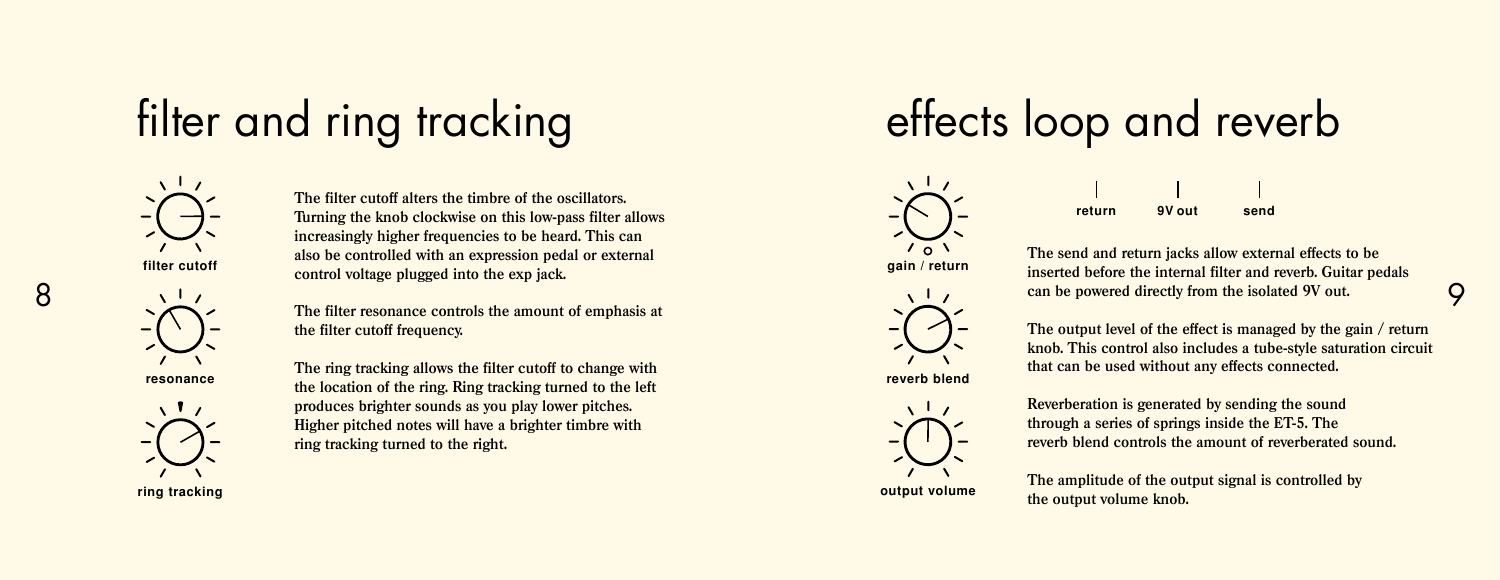### power and outputs



**The ET-5 is powered by a 16VAC 2000mA adapter.** 

**Midi is transmitted through a 5-pin DIN interface and the USB port. The USB port is also used to listen for sysex configuration messages. For more details see the Midi and USB section.**

**The output is a line-level signal, appropriate for most recording equipment, amplifiers and effects. Lower the output volume if you experience unwanted distortion. This output accepts a balanced TRS cable for lower noise or standard 1/4" TS cables.**

## exp and cv jacks

**exp in ring key gate 1 2 press hold**

**An expression pedal can be plugged into the exp in jack of the ET-5. Use a 1/4" TRS plug with an appropriate pedal, such as the Therevox EXP (See Technical Info on Page 16). A CV can also be inserted here.**

11

**To interface with external synthesizer gear, control voltage outputs are available on the side panel. A 1V/oct CV for the ring is provided, as well as 0-10V control voltages for fingerboard pressure, hold sliders and intensity keys. While the intensity keys are pressed, the corresponding gate output is 5V.**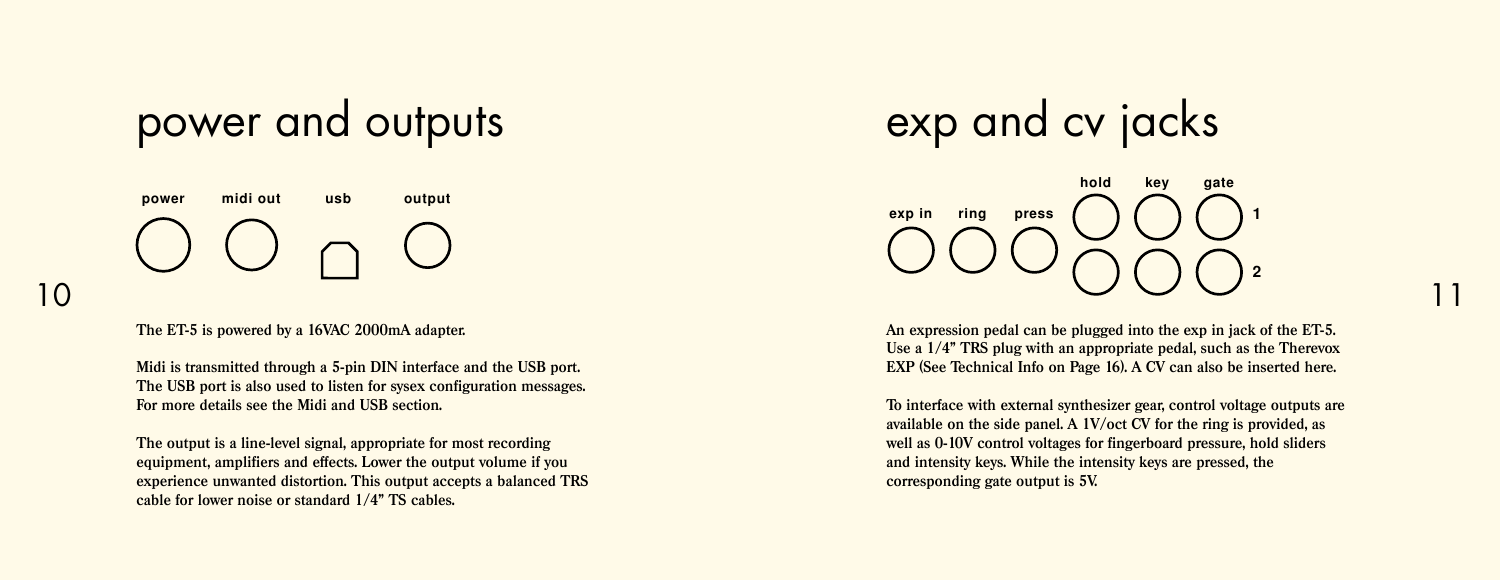# patch panel

**pitch 1 fm 1 vol 1 cutoff fx mix** ◯ reson **exp gate 1 ring gate 2 osc 2** hold 2

**Assign any performance control to any parameter with the patch panel. Built-in utilities enable complex patching and everything is eurorack compatible.**

# example patches

**Assigning a performance control to a parameter is done by plugging a patch cable between the corresponding CV output and input. An example would be to make**  the fingerboard pressure control the filter cutoff by patching press  $\triangleright$  cutoff.

| 12 | $MUUII \sim WVIII$<br>VULL IGOUIL IGVGIN | The top two rows are inputs that accept 0-5V control   | <b>Hands-Free Drones</b>    | hold 1              | vol 1            |        |       | 3 ا |
|----|------------------------------------------|--------------------------------------------------------|-----------------------------|---------------------|------------------|--------|-------|-----|
|    |                                          | voltages. Changes to pwm are only heard when           |                             | hold 2              | vol <sub>2</sub> |        |       |     |
|    |                                          | oscillators are set to square waves.                   |                             |                     |                  |        |       |     |
|    |                                          |                                                        | <b>Percussive Notes</b>     | gate 1              | vol 1            |        |       |     |
|    |                                          | The passive 4-way mults allow combining and            |                             | gate 2              | vol <sub>2</sub> |        |       |     |
|    |                                          | splitting CV signals. Patching through the inverter in |                             |                     |                  |        |       |     |
|    |                                          | the middle reverses the response of a control.         | <b>Pressure Modulation</b>  | press               | vol 2            |        |       |     |
|    |                                          |                                                        |                             | $\csc 2$            |                  | cutoff |       |     |
|    | qate 2 osc 2<br>qate 1<br>exp<br>ring    | Outputs on the bottom two rows are 0-5V control        |                             |                     |                  | reson  |       |     |
|    |                                          | voltages for each performance control. Osc 2 output    |                             |                     |                  |        |       |     |
|    | press key 2 hold 2<br>hold 1 key 1       | is a 5Vpp max bipolar signal and can be used for       | <b>Proportionate Timbre</b> | $key 1 \rightarrow$ |                  |        |       |     |
|    |                                          | audio-rate modulation or an LFO when set to low.       |                             |                     |                  |        | reson |     |
|    |                                          |                                                        |                             |                     |                  |        |       |     |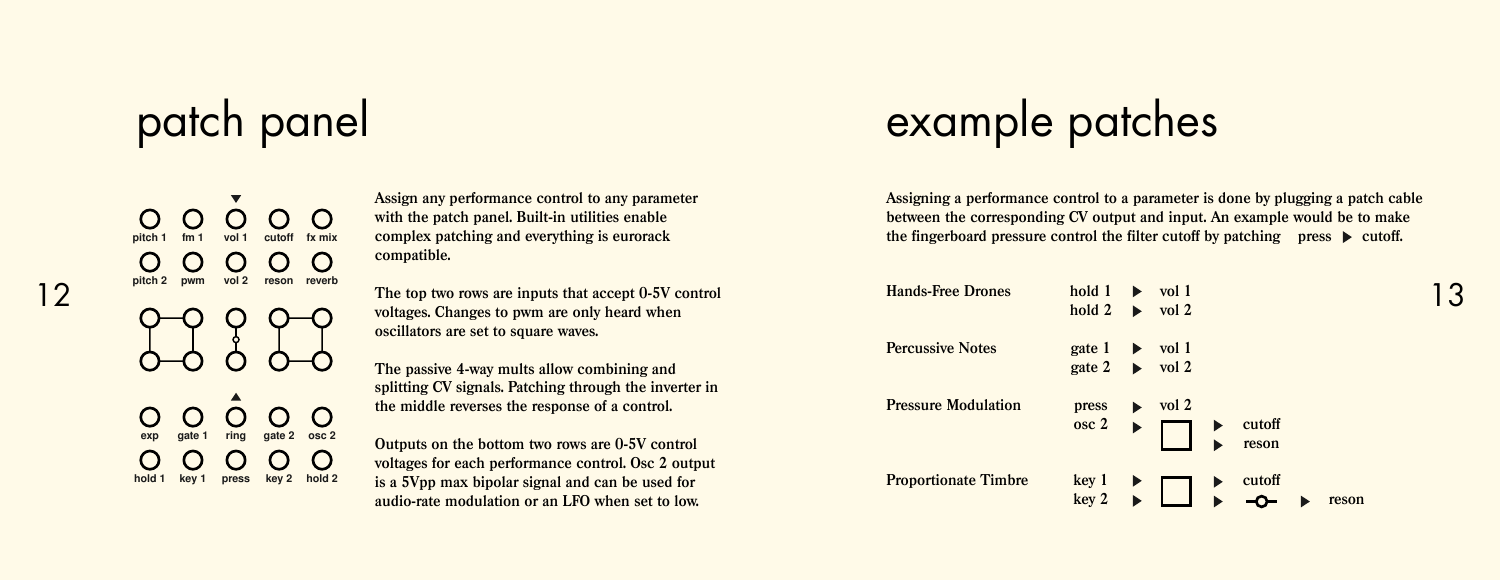### midi and usb

**The ET-5 transmits MIDI messages over USB and standard 5-pin DIN serial connection. Messages are sent across two separate MIDI channels, one for each intensity key. Pressing the intensity key triggers a Note On message and the position of the ring is sent as a 14-bit pitch bend covering +/-24 semitones by default.**

**Channel A Channel #: 1 Hold 1 CC#: 1**

 **EXP CC#: 4**

 **Intensity Key 1 CC#: 11 Intensity Key 2 CC#: Disabled Hold 2 CC#: Disabled Pressure: Channel Pressure Channel #: 2 Hold 1 CC#: Disabled Intensity Key 1 CC#: Disabled Intensity Key 2 CC#: 11 Hold 2 CC#: 1 EXP CC#: 4 Pressure: Channel Pressure**

**Channel B**

**For maximum compatibility, all midi settings can be reconfigured at therevox.com/config**

#### **Restore default settings by powering on with intensity keys down and hold sliders up.**

#### care

**This instrument is handcrafted out of North American black walnut and is protected with a hand rubbed tung oil finish.** 

**Panels and wood can be cleaned with a slightly damp rag.**

**Move ring to end of fingerboard when not in use. Because of the**  14 15**internal spring reverb, take care when handling and moving.** 

> **Avoid water and extreme temperatures. In case of emergency, do not use instrument as a flotation device.**

> **Your instrument has been calibrated and tested by Therevox. Please contact us if you have any questions or comments.**